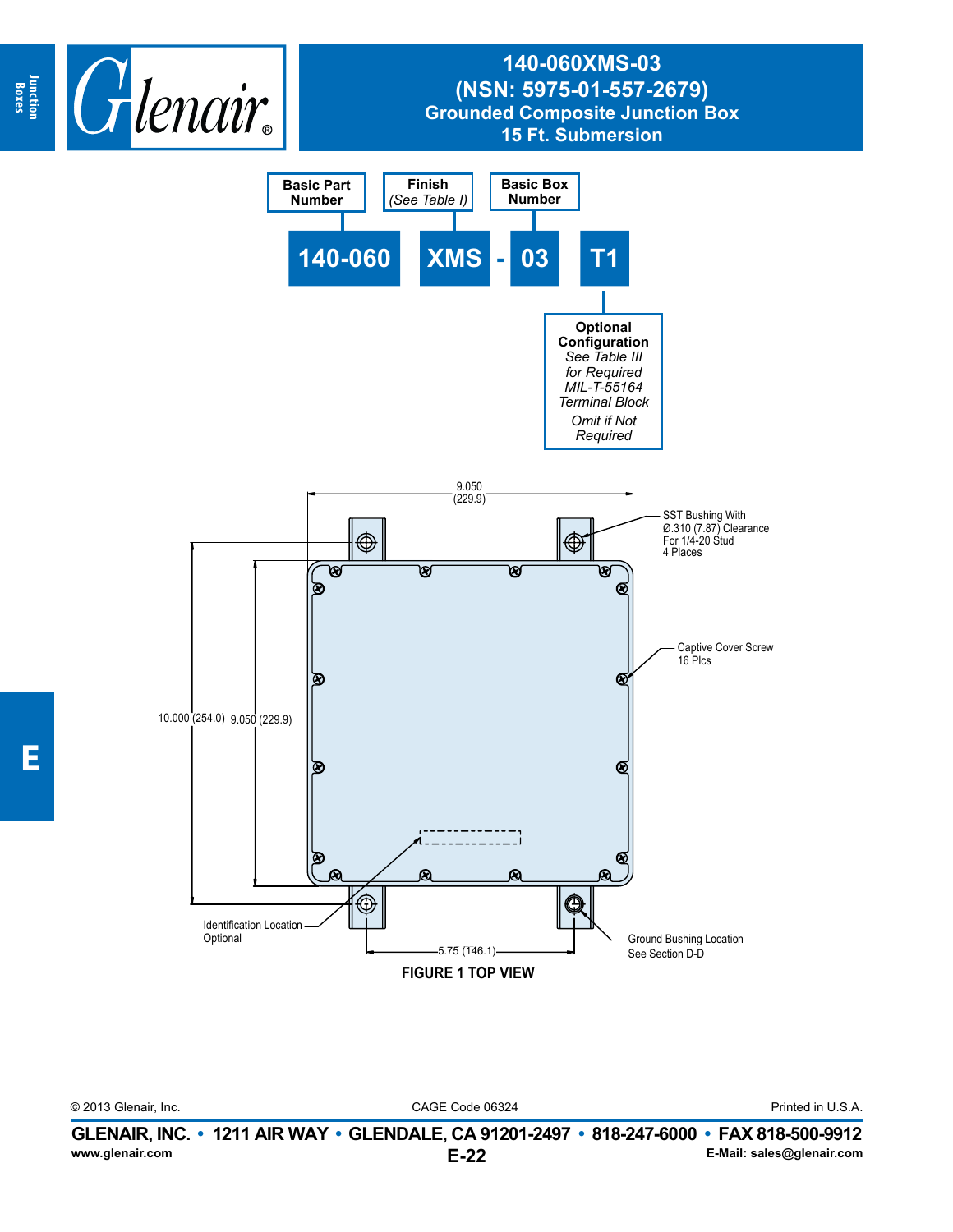

**Junction Boxes**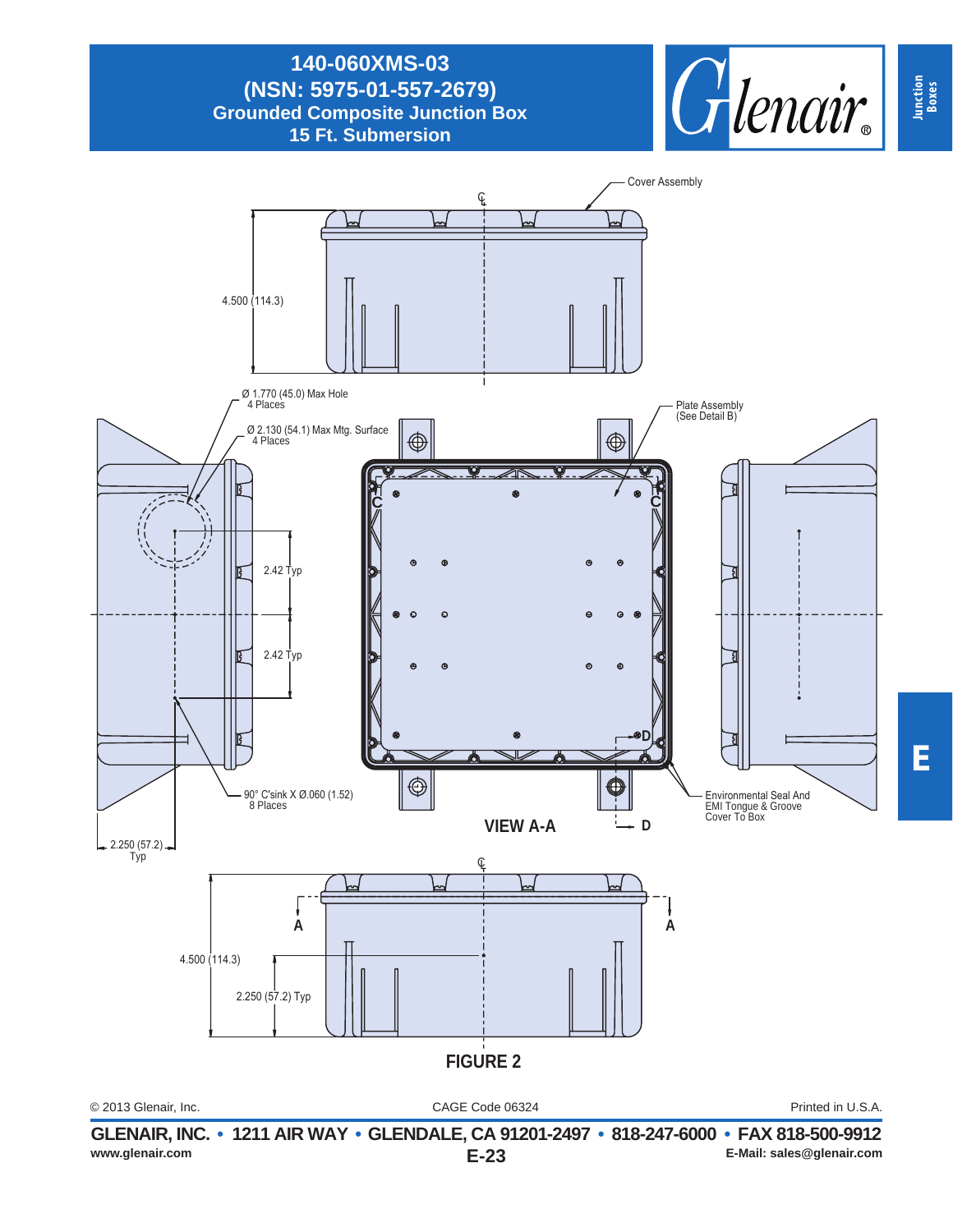

## **140-060XMS-03 (NSN: 5975-01-557-2679) Grounded Composite Junction Box 15 Ft. Submersion**



## **APPLICATION NOTES**

- 1. Assembly identified with manufacurer's code identification number (Glenair, part number and date code).
- 2. Color may be subject to fading, however UV exposure will not affect material physical properties.
- 3. Assembly is similar to symbol part numbers and require installation in accordance with NAVSEA drawing 803-6983506.
- 4. Material / Finish: Box, cover - Thermoplastic grey color/see Table I. Hardware - 316 SST/passivate. Seals and gaskets - Silicone/N.A. Mounting Plate - 300 series SST/passivate.
- 5. Metric dimensions (mm) are indicated in parentheses.

CAGE Code 06324 © 2013 Glenair, Inc. Printed in U.S.A.

**E-24 GLENAIR, INC. • 1211 AIR WAY • GLENDALE, CA 91201-2497 • 818-247-6000 • FAX 818-500-9912 E-Mail: sales@glenair.com E-Mail: sales@glenair.com E-Mail: sales@glenair.com**